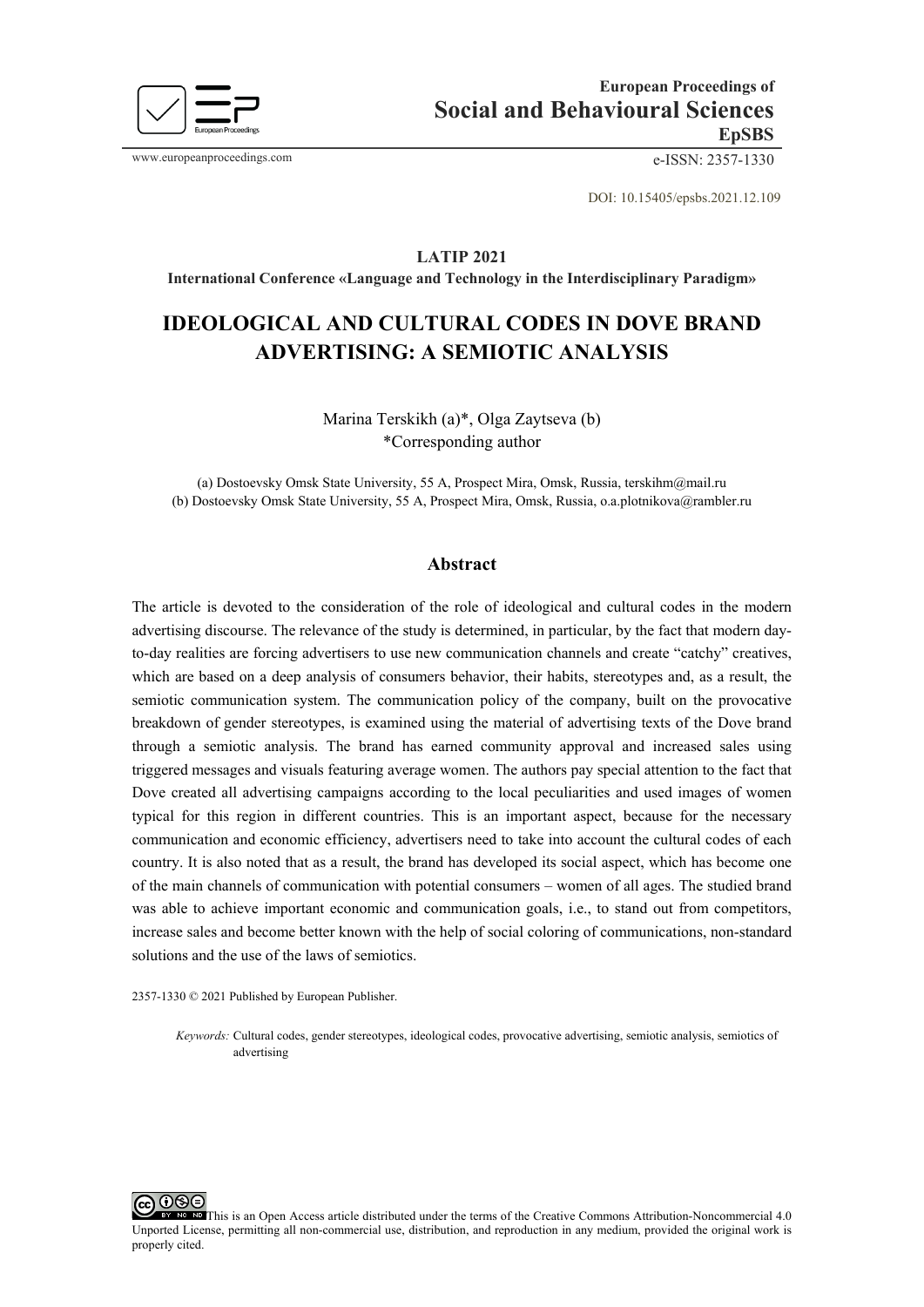# **1. Introduction**

Nowadays, mass culture has become an integral part of society. The phenomenon of advertising penetrates into the life of every modern person, becoming an irreversible reality. Over the past few decades, advertising has shown rapid change and tremendous growth, finding new ways of presenting information and covering topics that were not previously touched by manufacturers of goods and services. Today, the attention and loyalty of the consumer can be retained not only by catchy texts and photographs, but also by the very idea of the importance of the brand in the life of society and a particular person. Thanks to its large range, advertising influences consumers behavior by broadcasting a certain lifestyle: it fixes a certain set of values, ideals, stereotypes and preferences in the minds of the audience. The semiotic approach to the analysis of advertising communication allows us to examine in more detail the interaction of the consumer with the advertising message, describe the processes of encoding and decoding information, and identify the mechanisms for creating effective advertising (Bati, 2007; Beasley & Danesi, 2010; Brame, 2018; Brame & Jashari, 2018; Lawlor, 1992).

### **2. Problem Statement**

Advertising, as one of the most important spheres of human activity and society as a whole, is based on the semiotic properties of culture as a complex system. The cultural code appears as an initial sign structure, a kind of matrix containing ... all the components of the cultural paradigm of the people and their behavior from the point of view of the semiotic approach (Zubko, 2004). U. Eco understands cultural codes as an etiquette, which is a system of gestures and conventions, hierarchies, etc., a system of modeling the world, where myths and legends are combined, creating a picture of the world view from the standpoint of a separate community and a typology of cultures (Eco, 2004, p. 405).

Bukina determines the cultural code as "a set of information markers that allow a person to adequately perceive the spatiotemporal processes occurring in culture and adequately respond to them, because each cultural code is an element of the human psyche" (Bukina, 2010, p. 236; Bukina, 2008). Thus, the cultural code can be considered as an element of the mentality of a particular human community.

Ideological codes imply reliance on ideologemes, mythologemes, and religiogemes, which makes this type of semiotic codes a significant component of advertising discourse (Adzovie et al., 2019; Ahmed et al., 2020; Asci, 2018; Gandhi, 2020; Terskikh, 2019; Wetzel, 2020).

Practice shows that advertising codes work in two ways: follow established stereotypes or contradict them. However, both scenarios are equally difficult, because in the first case, the advertising message needs to find an approach to the audience so that it would see the familiar and understand the indicated problem. In the second case, it is important to find your audience and not cross the border. Let's take a closer look at examples.

P&G's "Thank You, Mom" commercials are the perfect example of a mother-stereotype code. In the videos, we see different women who support their children and do everything possible for their development. We are shown women willing to sacrifice time, health, even life for the success of their child. This advertising campaign is "doomed to succeed": a clear message, high-quality production and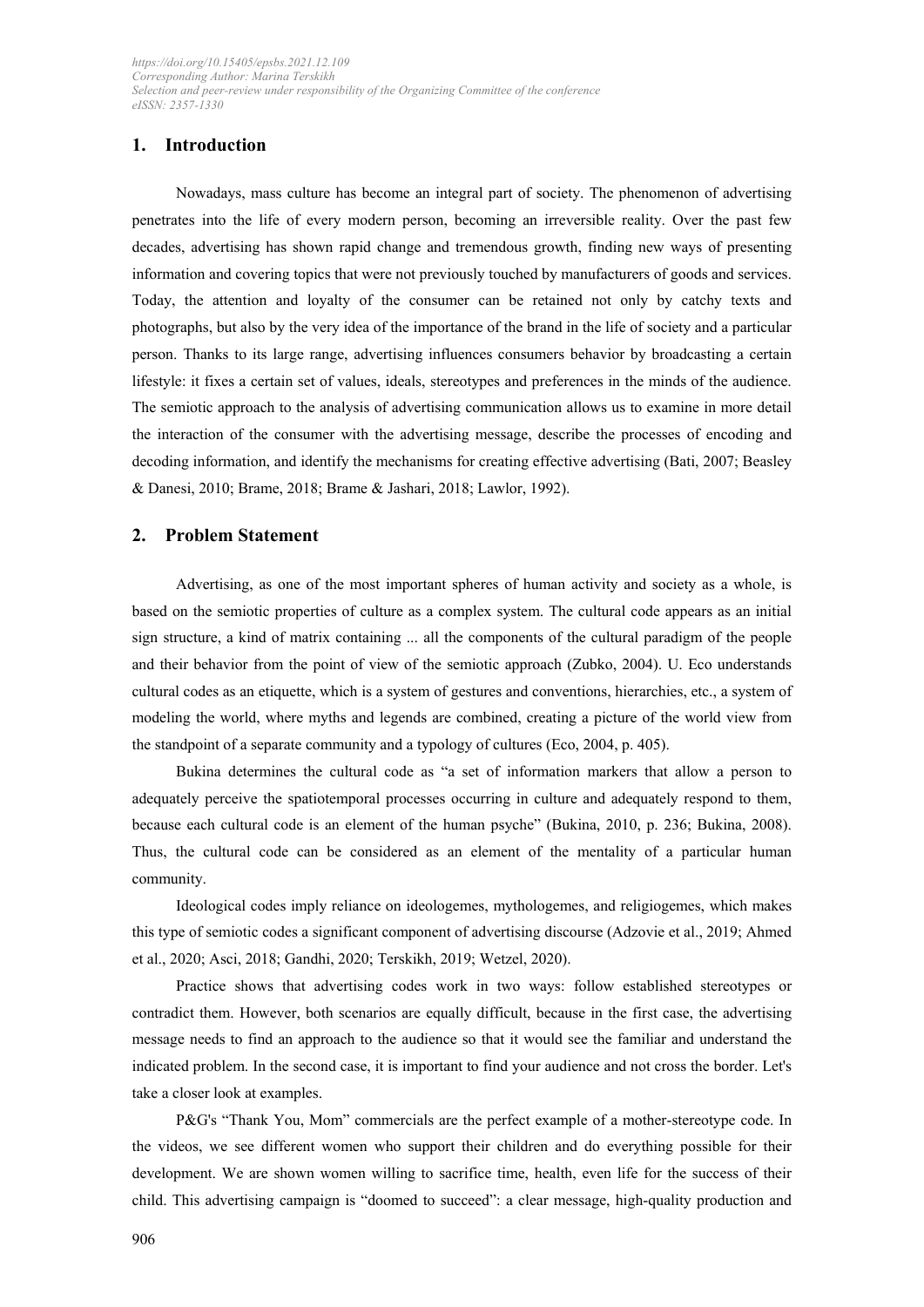the use of a loving mother's code build an analogy and a strong connection with the P&G brand. Consumers now know that they are being cared for in the same way as a loving mother does.

A rich in contrast example was the Nike video "What are our girls made of?", focused on the Russian market, timed to coincide with the start of the "Made from ..." advertising campaign. The main character of the video is a girl who performs on stage with the famous song "From what, from what...". The moment she comes to describing girls, what exactly they are made of, she stops to think about it. Suddenly athletes enter the hall and inspire her to change the Soviet lyrics of the song to a new one; the commercial is designed to emphasize the infinity of possibilities for women and help them to believe in themselves. Video "What are our girls made of?" was specially filmed for Russia. But what would be the reaction if it was shown, for example, in a Muslim country, where the code of perception of a woman is radically different from ours? Therefore, it is important to understand who the target audience is, what traditions, customs, perceptions it has, and which codes will help in achieving their goals, when developing advertising campaigns.

Dove shows an excellent example of breaking stereotypes about a woman's appearance. Far from reality images are often used in commercials and on the covers of magazines. These images do not go along with real women so much that consumers, namely women, stop seeing themselves in them. In recent decades, advertising aimed at women has turned out to be one of the most popular brand promotion tools in the world; Russia also joined this trend.

For years, the advertising market has indeed seen women as exclusively naked bodies or sex objects. According to Dove research, about 71% of women would like to see images of different women in the media: women of all ages and sizes. Based upon this stereotype, Dove has created a massive campaign called #Show Us. #Show Us is a collaboration between Girlgaze, a community of women photographers and Getty Images, one of the world's largest supplier of stock images, editorial photography and etc. Any woman could take part in the project, regardless of age, hobbies, lifestyle, nationality, etc. The photographs of these women were uploaded to the stock photography without retouching, editing or other additional processing. In the future, this stock can be used for various advertising campaigns. Today the Getty Images contains more than 10,000 photographs. This project is a clear example of how you can break some stereotypes in advertising, armed with consumer support.

Other brands have taken up the idea of supporting women following Dove example. For instance, Pantene in 2013 talked about sexist labels that are attached to women: where a man is called persistent, a woman is considered arrogant. A year later, the video "Not Sorry" was released, drawing attention to the fact that women are used to apologizing all the time, even in situations where they violate their own boundaries. Finally, in 2014, the legendary Always #LikeAGirl was released at the Super Bowl, calling for a rethinking of the phrase "like a girl": "Why doesn't running like a girl mean "winning the race"?"

Advertising that speaks respectfully to women and encourages them to feel stronger and bolder often turns out to be beneficial for the brand itself. The most striking examples here are Dove and Nike: in 2014, Dove income grew from \$ 2.5 billion to \$ 4 billion, while Nike rose 15% quarterly, mostly because the brand specifically appeals to a female audience. Even the highly publicized and perceived ambiguously Russian version of Reebok's #nivkakeramki ad (#completely out of line ad), increased the company's sales: the Ozon online store said that Reebok products were sold by 20% more from February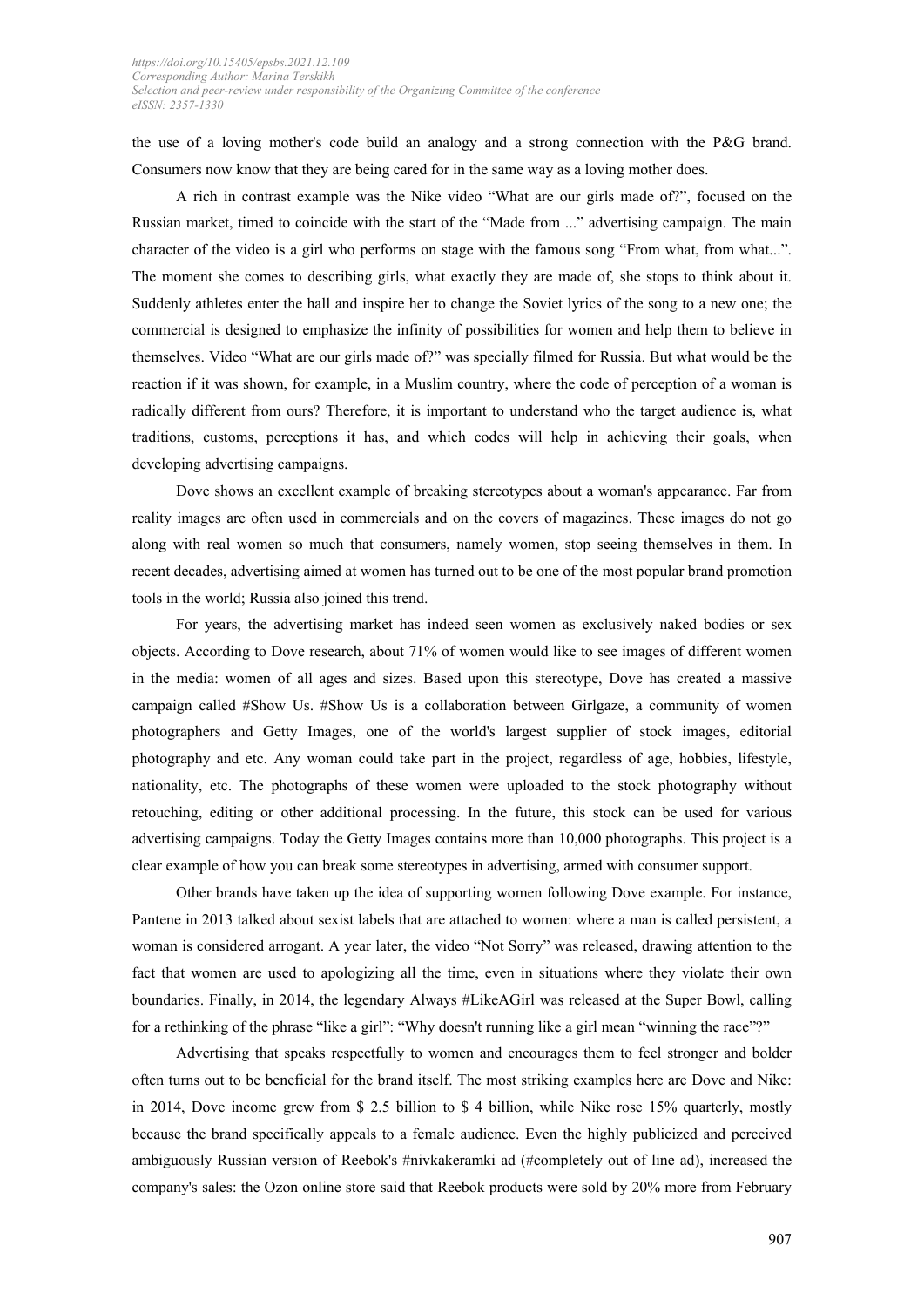8 to 10, 2019, and the Lamoda retailer announced an increase in demand for sports goods in general, where the popularity of Reebok increased the most: by 57%.

# **3. Research Questions**

The main research questions of the study are as follows:

- What is the role of verbal and visual ideological and cultural codes in modern advertising?
- What are the specific features of using cultural and ideological semiotic codes in brand Dove advertising?
- **How do advertisers adapt advertising messages to culture and ideology of different countries?**

## **4. Purpose of the Study**

The purpose of this study is to analyze the role of cultural codes in advertising communication. Cultural codes in advertising are designed to reflect the needs of a person and society or create them through the lens of mentality. It can be difficult, because it is not always enough to shoot a beautiful video. It is important to choose memorable images that consumers will associate themselves with and agree with a posed problem.

# **5. Research Methods**

To reach the purpose of the research the author employed the following research methods:

- Methods of systematization and theoretical generalization.
- **Descriptive analytics.**
- **Semiotic method of analysis.**
- Method of contextual analysis.

## **6. Findings**

Much of Dove advertising today is about breaking certain stereotypes. Based on the research carried out by the ideologists of the brand, it was decided to go along with changing the women perception of themselves and the outside world by making a certain revolution in their minds. Representatives of the brand realized that many women suffered from low self-esteem because of the fashion for ideal beauties: they were surrounded by ideal and physically perfect images from magazine covers and from commercials, so average women faced denial of their own identity. The mission of the new campaign for true beauty was formulated as follows: "Make women feel more beautiful every day by expanding the stereotypical vision of beauty, and inspire women to take better care of themselves." Over the course of several months, the company has developed a number of creative ideas for an advertising campaign: "Beauty has a million faces, one of them is yours", "Give wings to your beauty" and "Let's be friends with beauty". However, experiment showed that women did not support the idea of the company, considering it too intrusive, preaching, trying to change themselves, and not the world around them. After the first unsuccessful attempt, it was decided to go the other way - from the product. For the main product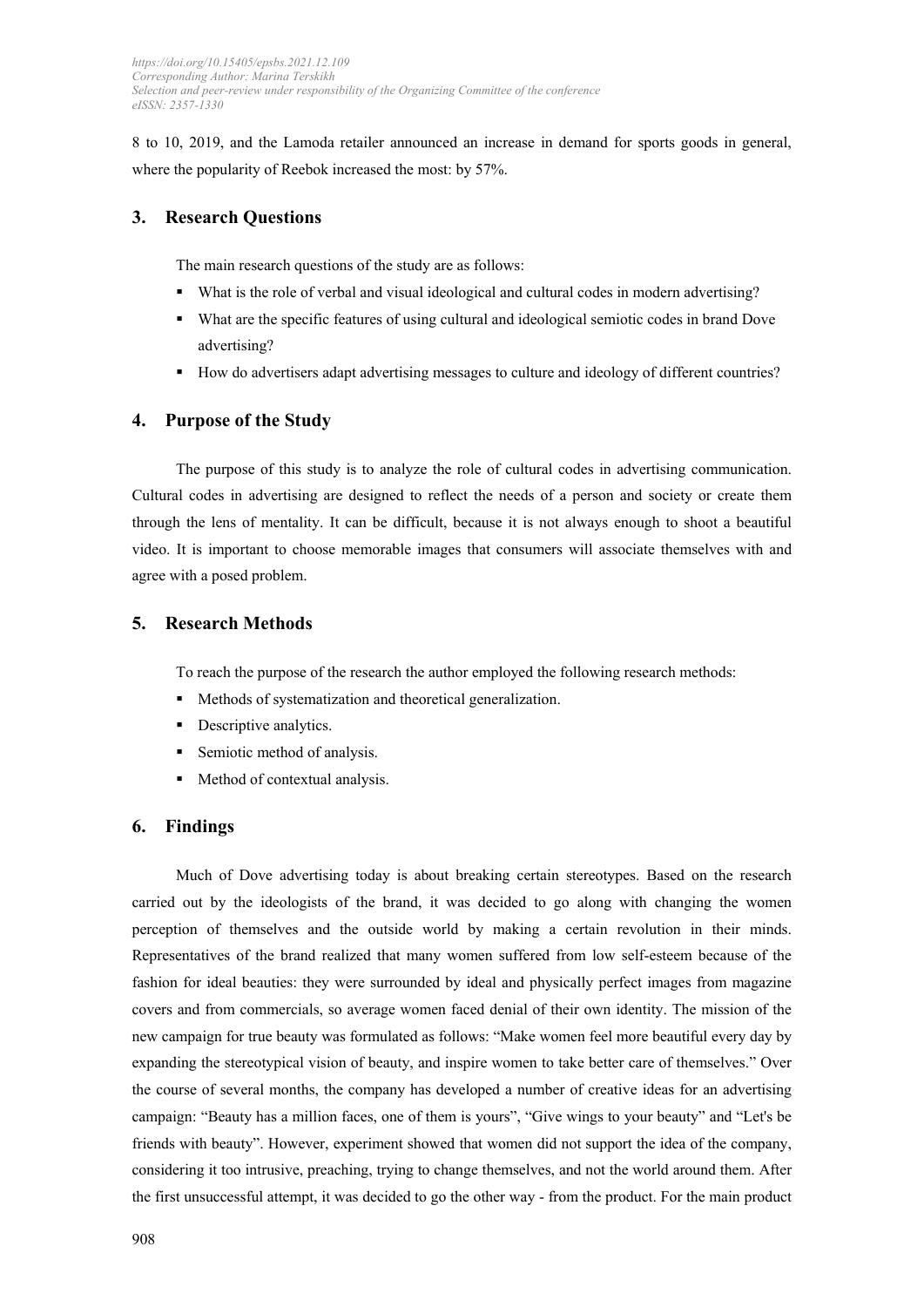in the advertisement, they took the Dove Firming line of products for problem areas. The new creative was based on the idea: "With Dove Firming, women can flaunt their feminine forms." While other companies have based their ads on the idea of perfect beauty, Dove has relied on the opposite: beauty in all its forms, including different shapes, sizes and types.

It is important to emphasize that the company took into account the cultural codes of those countries in which the commercial was broadcasted; it aimed at breaking stereotypes. In February 2006, Dove advertising campaign entered the Arab markets (UAE, Saudi Arabia, Kuwait, Palestine), but in a modified format - in a "modest" version that did not violate the religious and cultural traditions of the region. In advertising messages, there were no images not only of half-naked bodies, but also of female figures in general, and the hair of the models was covered in accordance with the religious canon.

In Russia, Dove had to abandon the main line of its revolutionary campaign - breaking stereotypes. At that time, Russian women were not ready for such drastic changes. So, it was decided to change the layout depicting overweight women who advertised a line of products against cellulite. The producers were cautious, deciding that such provocative images would be incomprehensible to Russian women. It was decided to change the advertising images for 96-year-old Irene Sinclair. In a demographically aging Europe, the elderly population is an active and solvent consumer audience, but Russian pensioners did not meet these requirements and did not fit the target audience of the product in the country. This is how a more delicate creative with 57-year-old Larisa Sysoeva appeared in the advertisement. The images of a bald girl and a woman with a disproportionately long nose were also considered too shocking for the Russian audience. As a result, neutral images of a girl with freckles and a plump woman appeared before Russian consumers.

The idea of fighting for the right of every woman to look not like in the "picture", but the way she wishes, corresponds to the general trends of recent years – feminism and body positivity. Almost all of the company's advertising in recent years is femvertising. Dove addresses women and challenges gender roles and stereotypes in society.

It is safe to say that the brand deals with socially significant issues, which, in turn, have a positive impact on sales, revenue, recognition, and most importantly, on the loyalty of current and future customers. Over the years, the Dove brand has had many notable advertising campaigns supporting women regardless of age. Most of the projects listed below continue the Real Beauty campaign, launched in 2004. These projects reveal low self-esteem in women, caused by dissatisfaction with their appearance, and urge to change it.

"Real Beauty", 2004 (figure 01).



**Figure 1.** Real Beauty advertising banner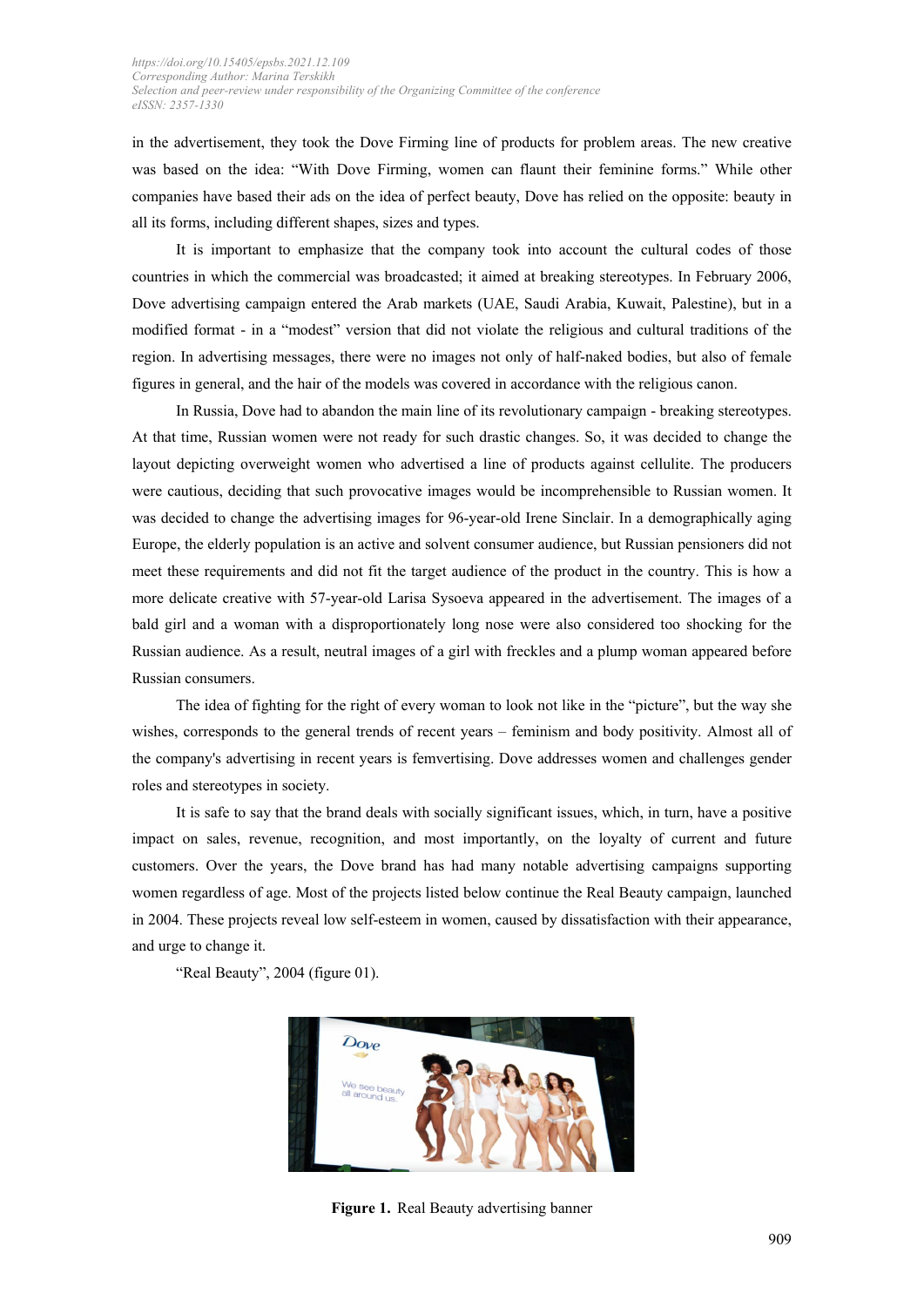In 2004, Dove launched Real Beauty campaign the one that caused a great stir. It all started with an exhibition featuring the work of 67 women photographers, and since then, advertising campaigns based on combating beauty standards and women's self-doubt have become its hallmark. Visual codes play a primary role here.

"Sketches", 2004.

In the Sketches project, an artist painted two portraits of women. One – according to their own description, the second – according to the description of the observer (figure 02). After the experiment, both portraits were shown to the "models". In sketches, drawn at the instructions of the women under test, they were depicted more wrinkled or plumper.



Figure 2. "Sketches" video frame

The entire campaign was based on the contrast between women's visual perception of themselves and their perception by others.

"Evolution", 2006 (figure 03).



Before

After

Figure 3. "Evolution" advertising campaign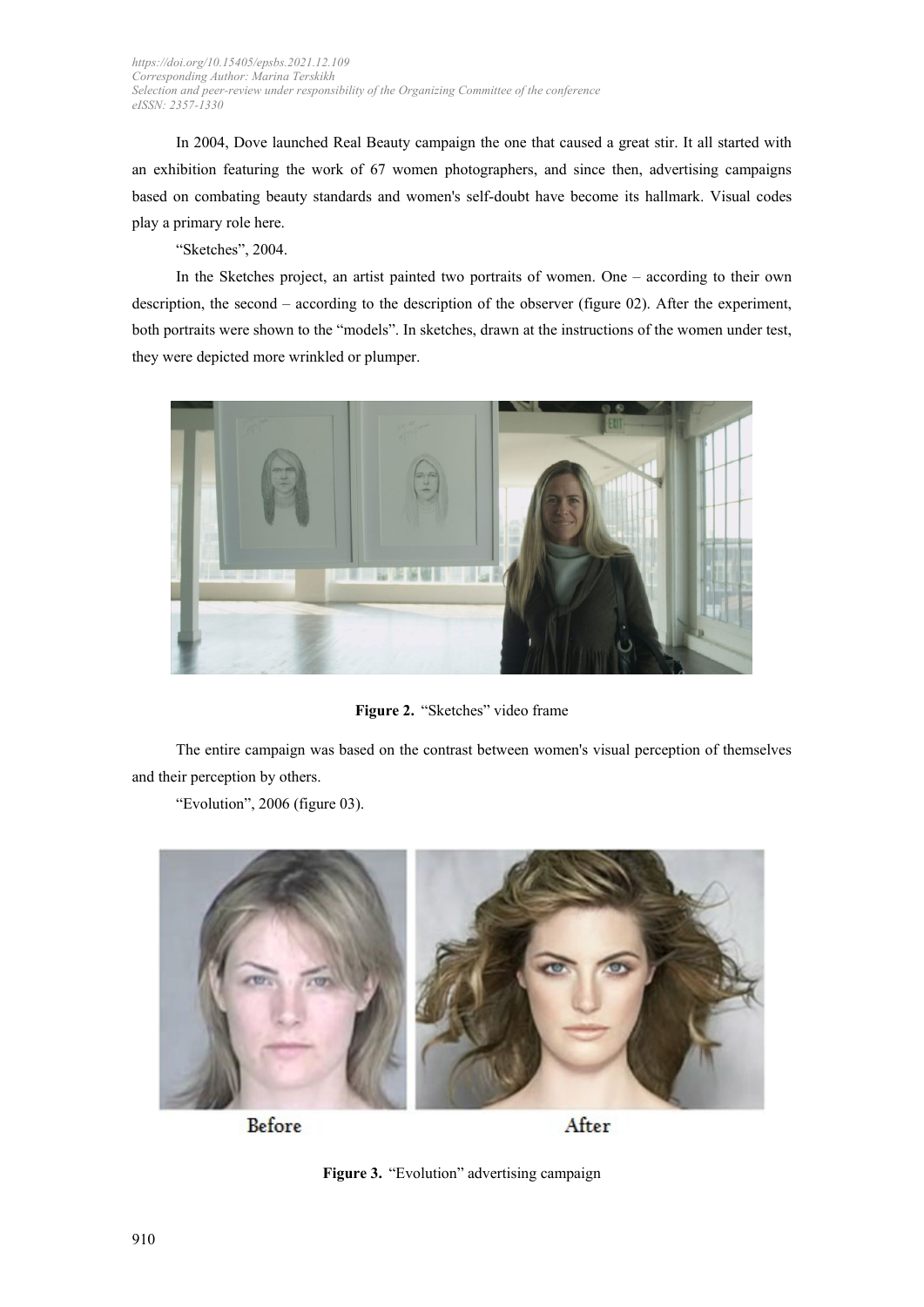Dove showed the process of creating advertising posters that distort people's perception of female beauty. In this video, first, the girl's makeup and hair are done and then the model is photographed. Next, the image is processed in a graphics editor, in which the illustrator changes the original proportions of the face and neck. Through this ad, the company demonstrated that the media image of beauty is fictional.

"Ad MakeOver", 2012 (figure 04).



**Figure 4.** "Ad MakeOver" video frame

As part of the Ad MakeOver campaign, Dove enabled users to swap banner ads for complimentary messages.

According to a Dove study, 4% of women consider themselves beautiful, while the rest are often frustrated by banners with images of problematic body parts and calls to change them. For example: "*Want to increase breast size? This magic cream will make your wishes come true*".

In the Dove Facebook app, women could choose a compliment to show to users instead of ads. There were eight choices of pleasant phrases, such as: "Every body is beautiful" and "Explosion of beauty right where you sit".

The slogans of this campaign display verbal rhetorical codes that include subcodes of emotionally expressive means.

1. "Patches", 2014.

The Dove experiment, which lasted for two weeks, showed that women's perception of their appearance depends on their beliefs. On the first day, the company invited several women to try a "revolutionary product" to improve their appearance – a patch that lasts for 14 days. Prior to the trial, psychologist at Dove asked the women what they thought about their appearance. All subjects were dissatisfied with something. Two weeks later, after the Dove product was supposed to work, the specialist again asked what women thought of themselves. They all said that they felt much better. A Dove representative then said there were no ingredients on the patch and the "change" in appearance was a result of self-belief.

2. "Choose Beautiful", 2015.

In several countries, Dove has installed gates at the shopping malls entrances: "beautiful" and "average". With the help of surveillance cameras, the company watched as the women chose which gate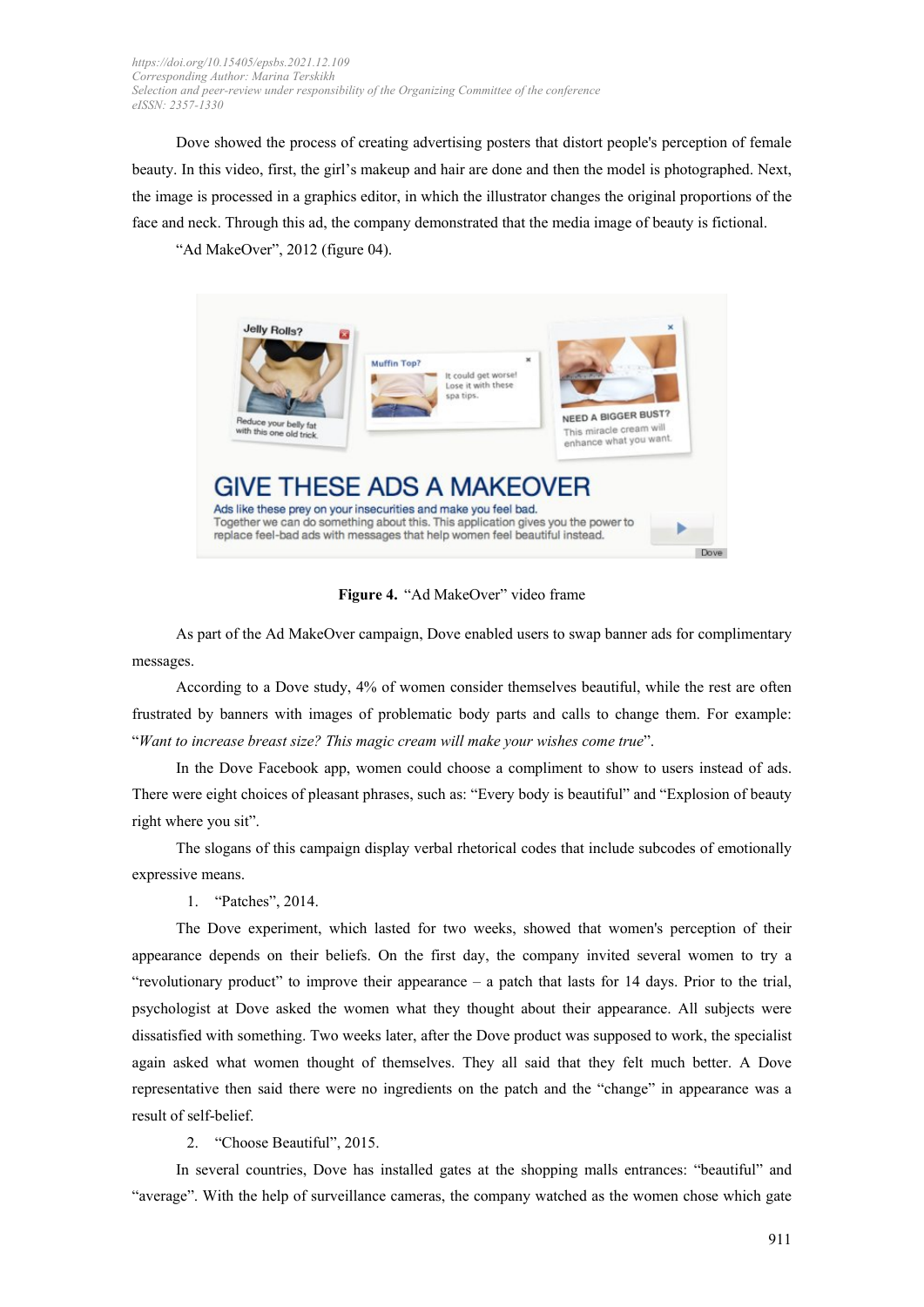to go through. Many participants doubted the choice of the entrance. In the ad, Dove invited all women to choose the entrance "beautiful", as they are, according to the brand (figure 05).



**Figure 5.** "Choose Beautiful" video frame

In the photo, we see only the text inviting the girl to make a choice. This is a verbal code that is the basis of communication in society. With the help of natural language, information is transmitted and the impact on the addressee is made. Without the verbal component, it is impossible to accurately and unambiguously convey the essence of the advertising message and its individual semantic components.

The brand uses various communication channels, in recent years the Internet sphere has been prevalent: various game mechanics, flash mobs on social networks, and polls. ATL channels are used to support and sell products, however, when it comes to social aspects, the brand looks for user support and information on the Internet.

The main communication of the brand with the consumer is carried out using visual means: collective images of women who have different geography, appearance, political views, religion, etc., but who are united by common problems and their solutions. At the moment, Dove is using this strategy in its advertising campaigns.

Through its example, Dove has been supporting all women in the world for many years, influencing the beauty industry and showing that social responsibility is needed not only to demonstrate, but also to create a voice and brand image.

## **7. Conclusion**

In advertising, the visual semiotic code plays a primary role, since consumers first read the image, and only after that they see the verbal component of the text. At the subconscious level, a person will seek meaning, even if the image itself does not carry any signals. But these meanings can affect the ambiguity of reading, since even simple symbols can be perceived in different ways. Even at the stage of creating an idea for advertising, it is necessary to take into account the fact that a person should know both the signs and the subject area. The semiotics of advertising implies the possibility of easy interpretation of signs: otherwise, the communicative efficiency may be unattainable.